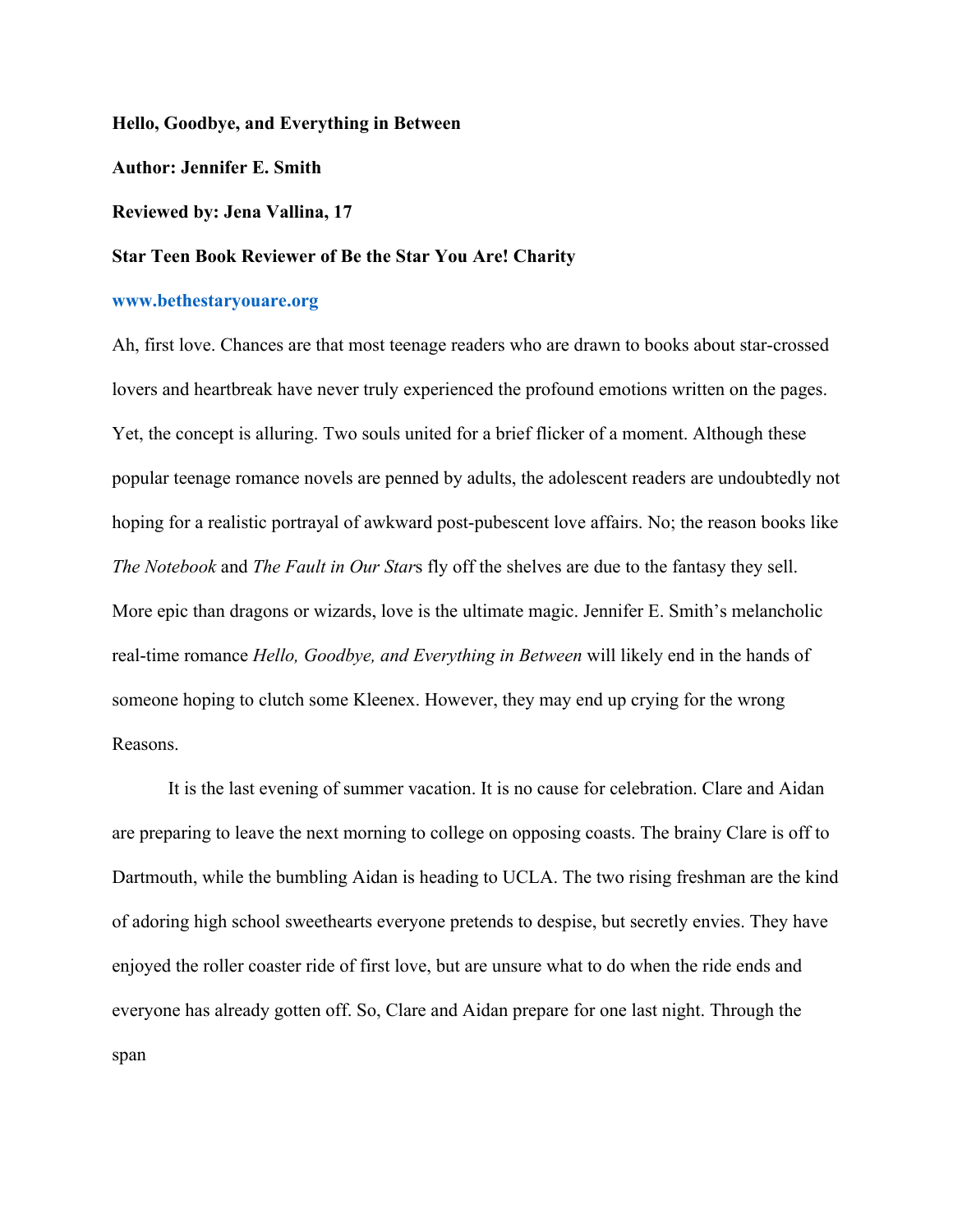of an evening, the two reminisce about their relationship and attempt to figure out the impossible: stay together or break up. As they stroll around town visiting the landmarks of their relationship (such as their school, pizza parlor, and pier), they converse before Sunset-style in the kind of stream-of-consciousness dialogue pioneered by Virginia Woolf and James Joyce. Conversation topics include Aidan's tense relationship with his father, supposed rejection to Harvard, and a sudden rift with another friend. The melodramatic subject matter could end up a pile of chocolates and roses in a lesser author's hands, but Smith is as tough as she is romantic. There is no sugarcoating in this fairy tale.

An important topic is raised by Clare at the beginning of the novel. Are first loves doomed to die out? It is not a question ever given an explicit answer, but it does not stop the two halves of a slowly breaking heart from debating fervently. Aidan begins the novel a romantic, Clare a realist. Slowly, the two engage in a duel of the minds until they come to the heartbreaking conclusion that it does not matter what they agree on. Time will do with their love as it pleases. The mood throughout the story is bittersweet and poignant, but never overly philosophical or heavy. The characters are sorrowful, but they are still young and filled with hope for the future. I admired Smith's characterization. She neither dumbs her protagonists down, nor elevates them to a state of intellect above their eighteen years. Clare and Aidan are intelligent and articulate young people, but they are still heartsick teens. I could not help but root for them to somehow defy the odds and make it work, yet I knew that if Smith took the easy way out and gave the lovers a crisply packaged ending, it would be a disappointment. Still, it should be stated that Smith is no stone-cold cynic of teenagers in love. She is as devoted to Clare and Aidan's love as the reader will be. Make no mistake; this is a romance that will make you tear